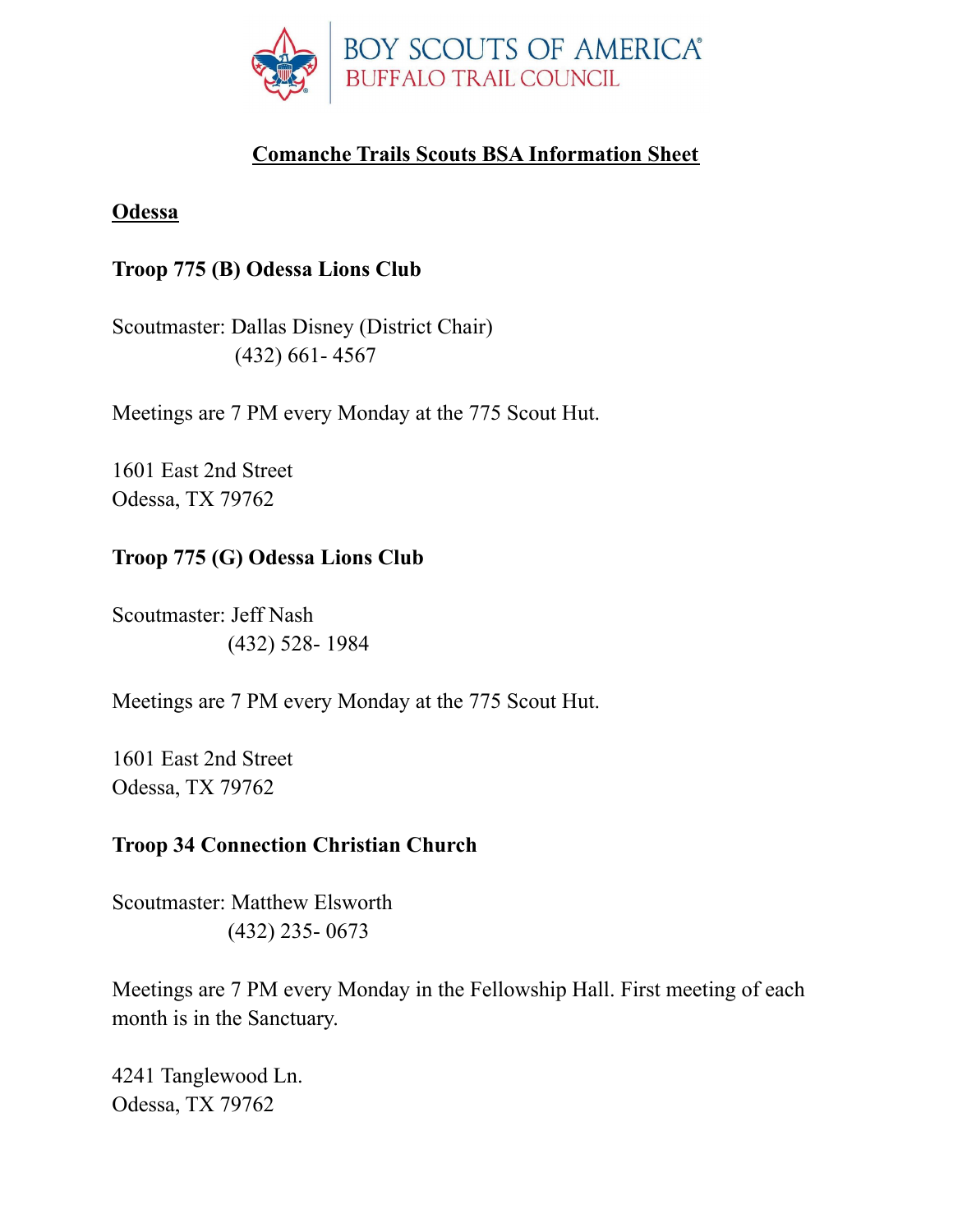

# **Troop 91 First United Methodist Church**

Scoutmaster: Will Nall (432) 352- 4598

Meetings are 7 PM every Monday, temporarily at the 775 Scout Hut.

1601 East 2nd Street Odessa, TX 79762

### **Andrews**

### **Troop 46 Means Memorial Methodist Church**

Scoutmaster: Chad Tompkins (432) 301- 9821

Meetings are 7 PM every Sunday in the Main Hall. If this is your first visit you must call Chad Tompkins ahead of time for unit policies and procedures.

201 NE Avenue B Andrews, TX 79714

# **Troop 129 The Texas Country Castle**

Scoutmaster: Stephanie Medlin (432) 229- 2366

305 NW 7th St Andrews, TX 79714

Meetings are 7 PM every Tuesday, location varies. Call Stephanie Medlin for details.